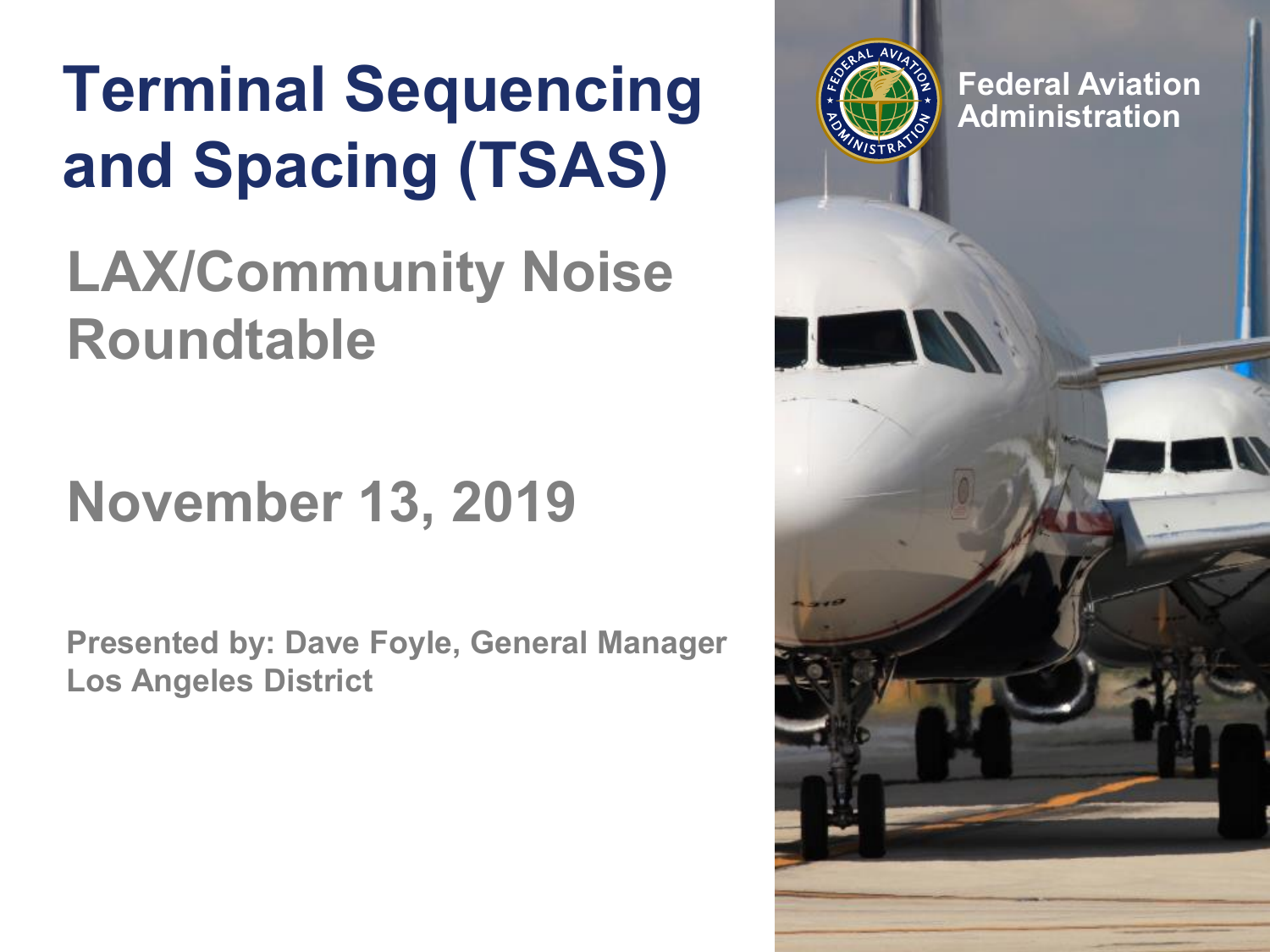# **Time Based Flow Management System (TBFM)**

- **TBFM is a NAS automation, decision support system, that enables the use of time-based metering (TBM) to optimize the flow of aircraft as they approach and depart congested airspace and airports.** 
	- TBFM technology is evolved from Traffic Management Advisor (TMA) which, was initially developed in the early 1990s via a partnership between NASA and the FAA
- **Time Based Metering (TBM) has been proven to more efficiently manage congested airspace over Miles-in-Trail by:**
	- Smoothing out irregularities in traffic flows,
	- eliminating the bunching of aircraft, and
	- delivering a more efficient, consistent flow of traffic down to the runway.

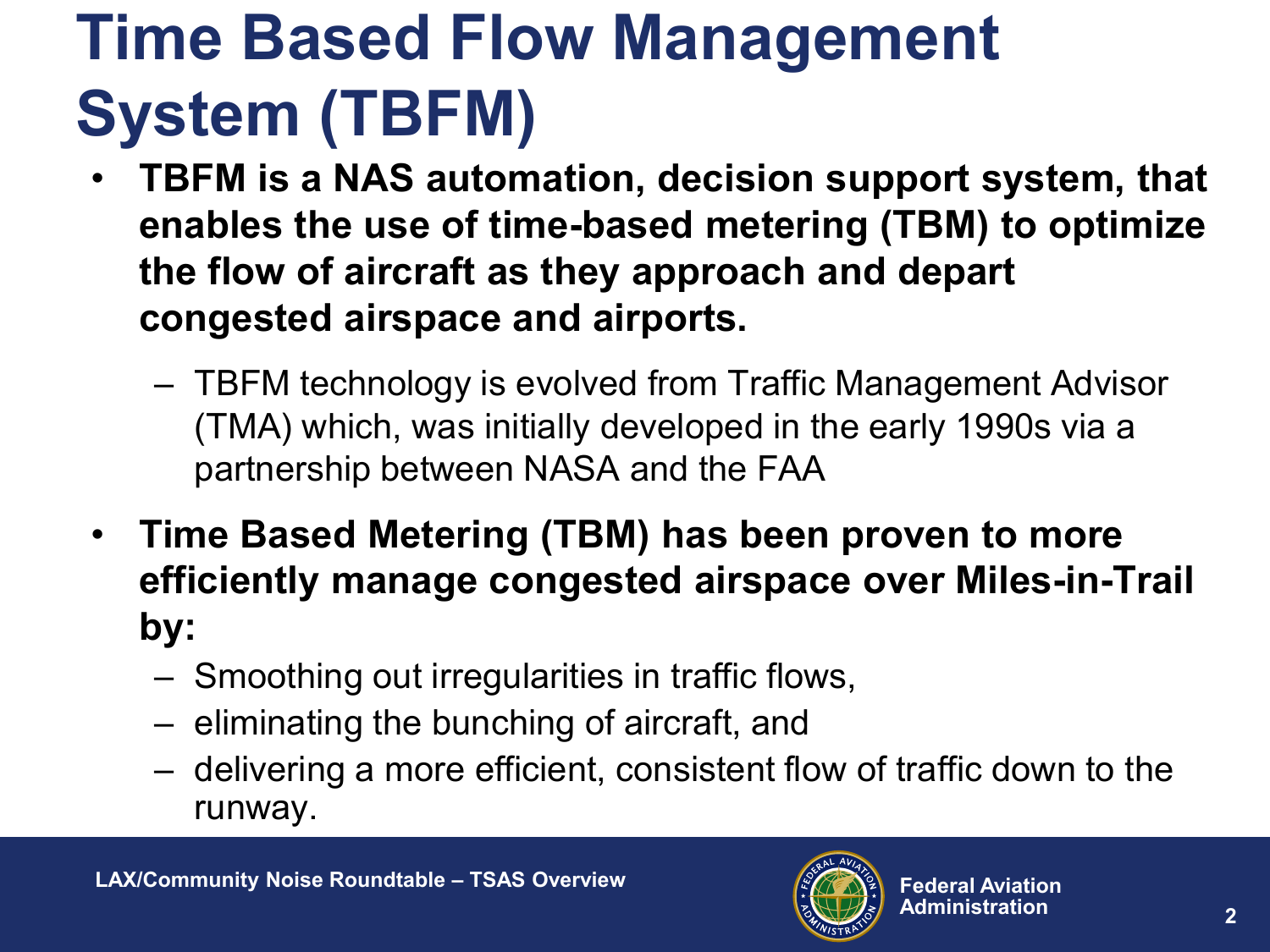# **TSAS Overview**

- **Terminal Sequencing and Spacing (TSAS) tool extends the metering capability into the terminal area by providing tools to terminal Air Traffic Control (ATC) and Traffic Management Unit (TMU) for timebased merging, sequencing and spacing**
	- Enables better runway delivery/ accuracy/ consistency necessary for Performance Based Navigation (PBN) and end-to end metering
	- Provides speed advisories/slot markers and metering information to terminal ATCs

#### • **Functionality allocated across multiple platforms**

- TBFM: Metering and Speed Advisories
- Standard Terminal Automation Replacement System (STARS): ATC Computer Human Interface (CHI) (Slot Markers)
- En Route Automation Modernization (ERAM) Program: Adaptation

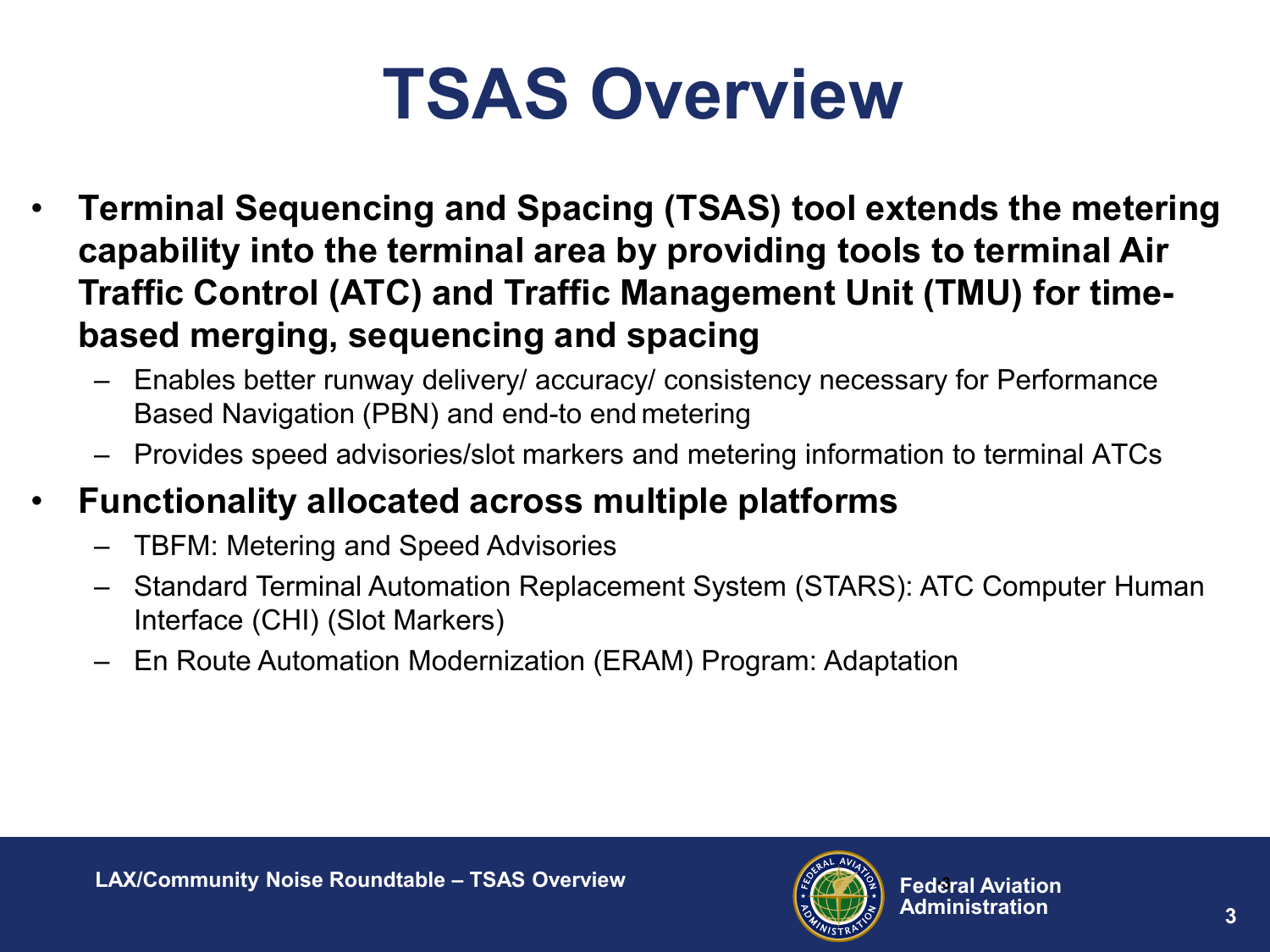# **TSAS Functionality**

- **An enhancement to TBFM extending metering into the terminal**
	- $\triangleright$  Creates a time-based schedule for all arrival aircraft to terminal merge points and the runway
	- $\triangleright$  A new set of tools that provides the TRACON controllers slot markers and speed advisories to meet scheduled time of arrivals (STAs)
	- $\triangleright$  Provides sequence and runway assignments to facilitate smoother flow to runways allowing increased use of PBN
- **Component of iTBO operations**





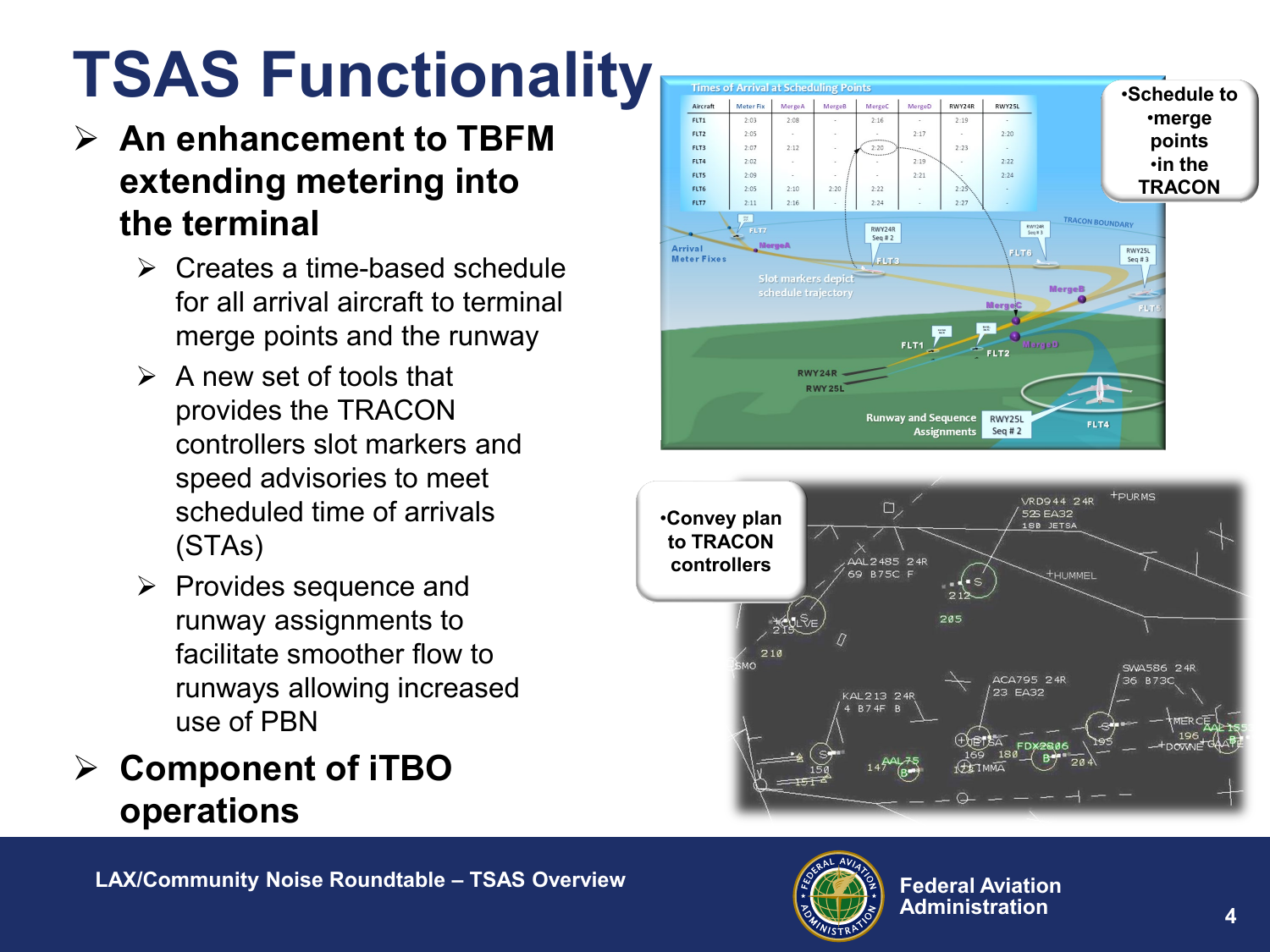# **TSAS Benefits**

- **Increases the use of Performance Based Navigation (PBN)** to improve flight efficiency
- Reduces flight time and fuel burn resulting from more optimal trajectories from meter fix to assigned runway threshold
- Reduces delay resulting from more accurate runway delivery accuracy
- **Extends use of time-based metering from the en route** domain to the terminal domain and runway, leveraging the FAA's investment in TBFM

*\*Note: The concentration of flights due to increased PBN use may be perceived as increased noise and/or visual pollution by those directly under the concentrated flow.*